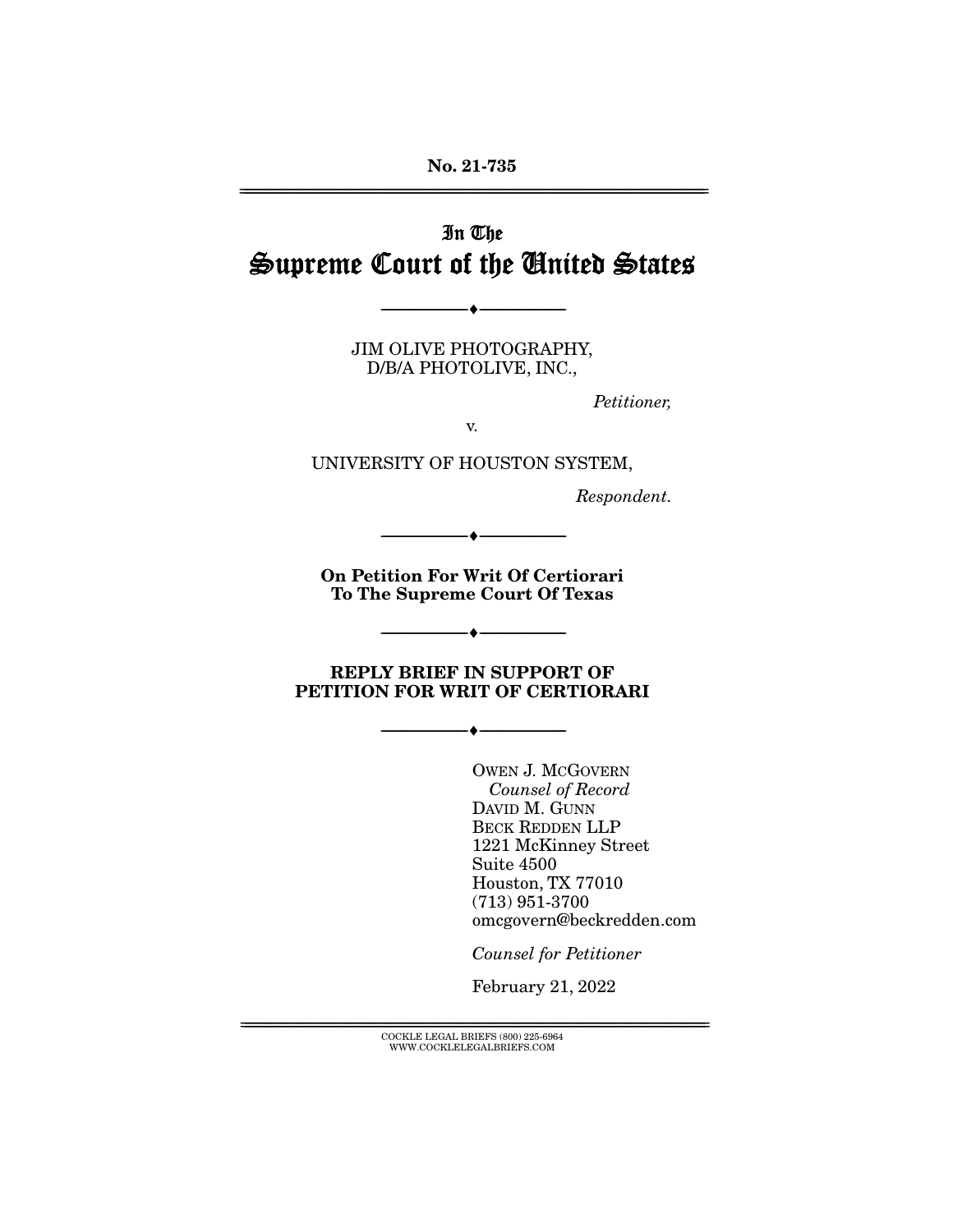# TABLE OF CONTENTS

Page

| I. GVR is appropriate to allow the court be-<br>low to consider <i>Cedar Point's</i> holding that<br>the appropriation of a "right to invade" is | 2  |
|--------------------------------------------------------------------------------------------------------------------------------------------------|----|
| II. Copyright infringement is not a mere                                                                                                         |    |
| Respondent's "alternative bases" of decision<br>III.<br>are irrelevant to this Court's inquiry                                                   | 11 |
| IV. The equities do not favor denying this pe-                                                                                                   | 12 |
|                                                                                                                                                  | 13 |

i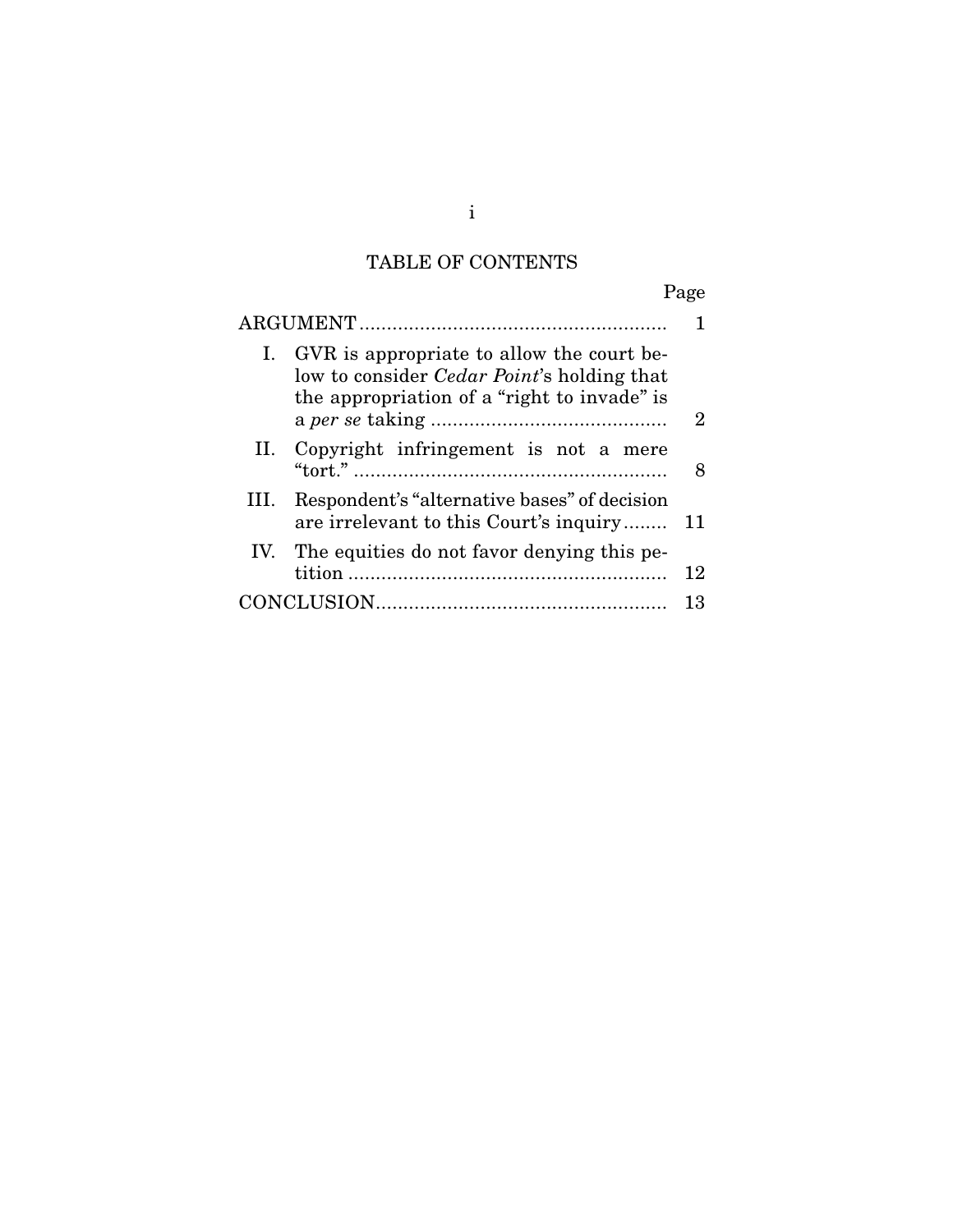## TABLE OF AUTHORITIES

Page

## CASES

| Cedar Point Nursery v. Hassid, 141 S. Ct. 2063                                                   |
|--------------------------------------------------------------------------------------------------|
| First English Evangelical Lutheran Church of<br>Glendale v. Los Angeles Cty., Cal., 482 U.S. 304 |
| Glover v. United States, 531 U.S. 198 (2001)11                                                   |
| <i>Horne v. Dep't of Agric.</i> , 576 U.S. 350 (2015)7, 8, 9                                     |
| Stutson v. United States, 516 U.S. 193 (1996)2                                                   |
| Tex. Dep't of Parks & Wildlife v. Miranda, 133                                                   |
|                                                                                                  |
| United States v. Causby, 328 U.S. 256 (1946) 3, 9                                                |
| United States v. Palmer, 128 U.S. 262 (1888)5                                                    |

## **STATUTES**

## OTHER AUTHORITIES

| Pamela Baron & Don Cruse, What are the Odds? |  |
|----------------------------------------------|--|
| Texas Supreme Court Docket Update 2020       |  |
|                                              |  |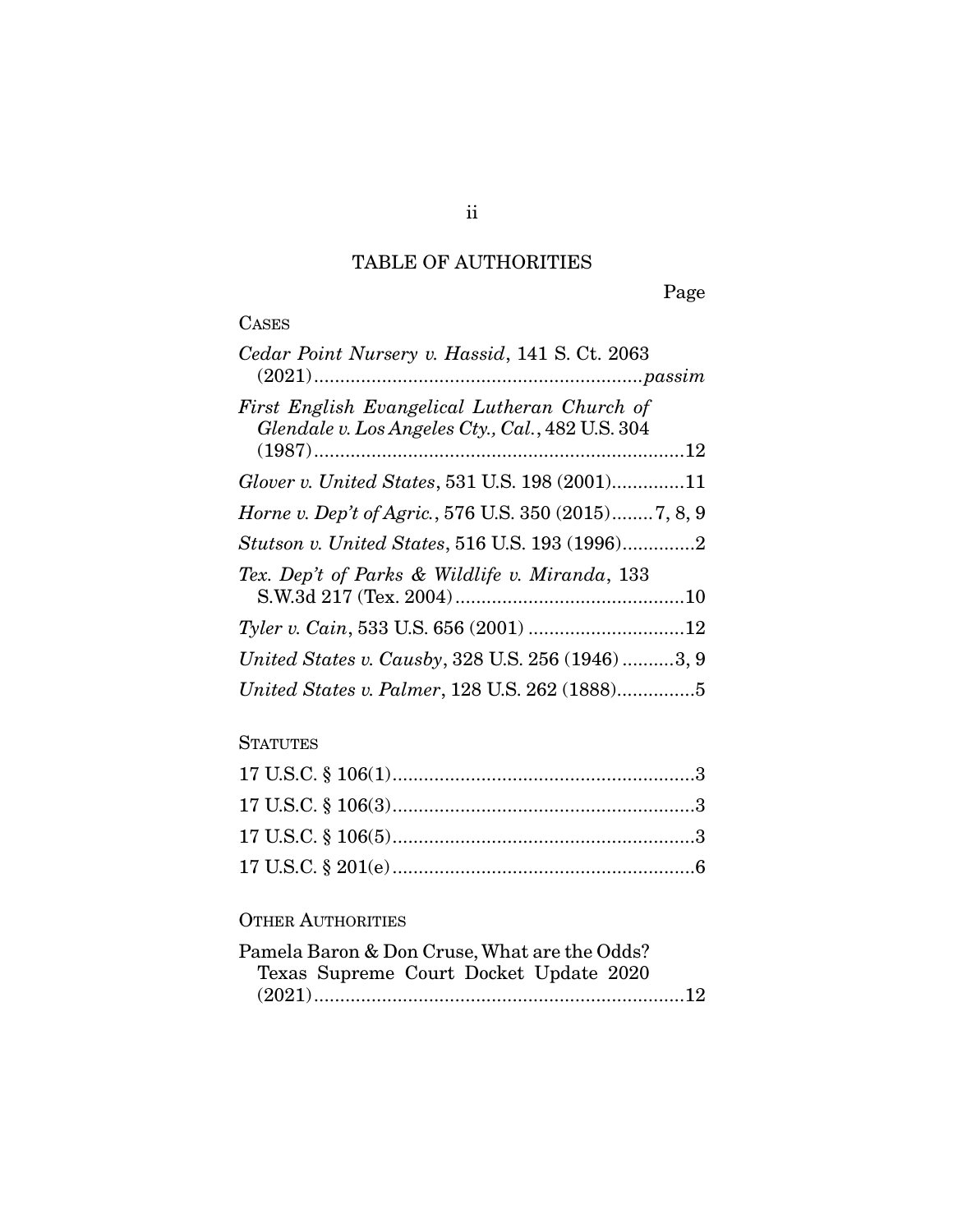#### **ARGUMENT**

 Respondent does not dispute that the core holding of Cedar Point Nursery v. Hassid is that "by appropriating a right to invade," the government commits "a per se physical taking." See Resp. 2 (citing 141 S. Ct. 2063, 2072 (2021)). Nor does Respondent dispute that the impact of Cedar Point was never considered by the Supreme Court of Texas. See Resp. 10. Indeed, Respondent does not even dispute that the opinion below fails to mention, much less examine, the appropriation of a "right to invade" as the foundation of a per se takings claim.

 Despite this, Respondent devotes just two sentences of its brief to the "right to invade"—which focuses on the "essential question" of "whether the government has physically taken property for itself," 141 S. Ct. at 2072—and focuses instead on Petitioner's "right to exclude." Respondent's inability to point to any discussion of this vital issue in the opinion below confirms that GVR is appropriate to allow the court to re-examine its decision in light of Cedar Point.

 By recognizing the appropriation of a "right to invade," Cedar Point brings clarity to the treatment of intangible property rights (such as easements and copyrights) under the Takings Clause. Specifically, this framework confirms that—just as the "physical invasion<sup>[]"</sup> of real property results in the taking of a "servitude or easement," id. at 2073—the invasion of Petitioner's exclusive right to use his work results in the taking of a "license." In short, the effect of Cedar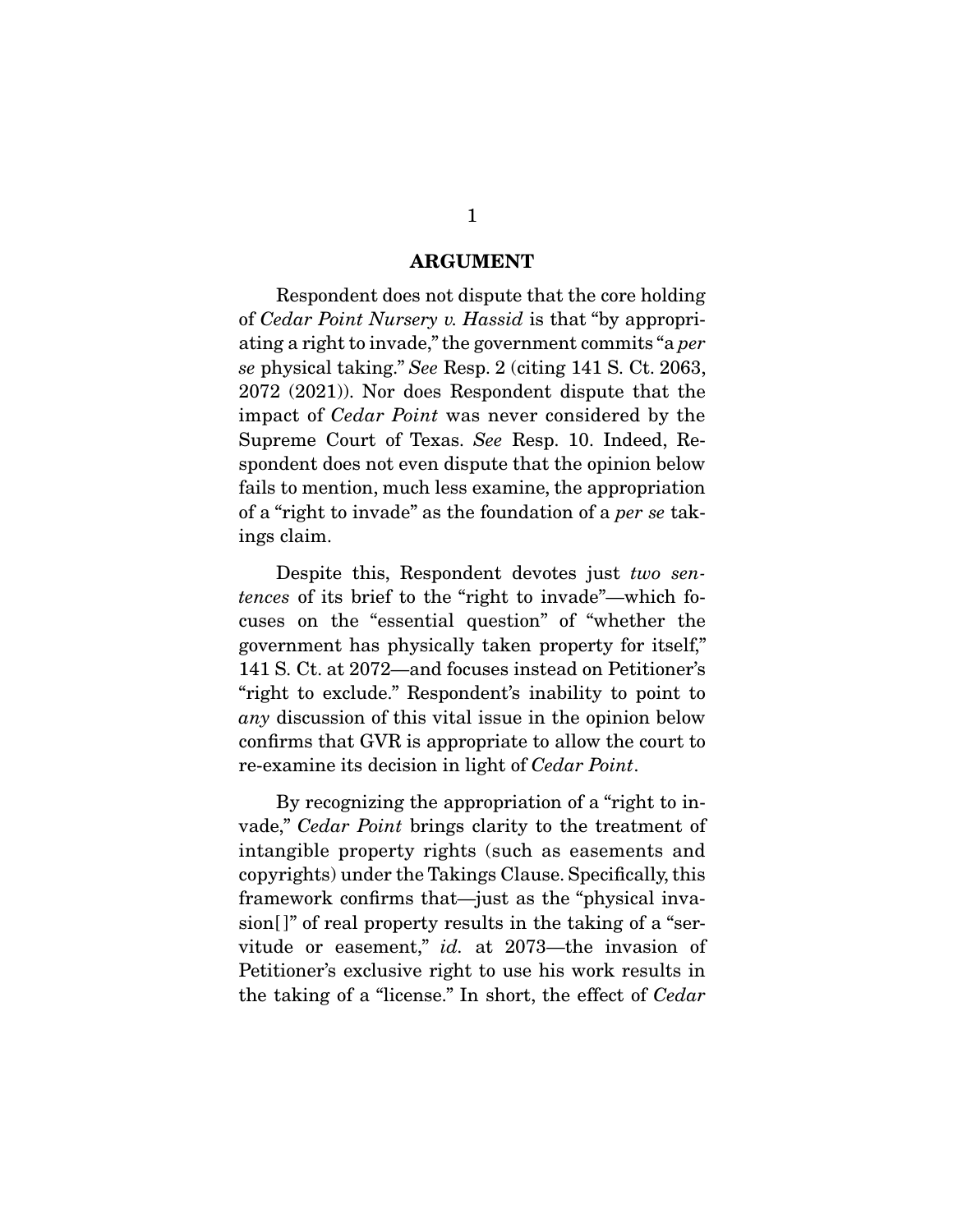Point on Petitioner's rights must be considered, either by this Court in the first instance or by the Supreme Court of Texas on remand. This Court should "respect the dignity" of the Supreme Court of Texas and remand this case to provide that court with the opportunity to reconsider its decision in light of Cedar Point and "arguments that were not previously before it." Stutson v. United States, 516 U.S. 193, 197 (1996).

## **I. GVR is appropriate to allow the court below to consider** *Cedar Point***'s holding that the appropriation of a "right to invade" is a** *per se* **taking.**

 Respondent attempts to frame the opinion below as consistent with Cedar Point, arguing that GVR is unnecessary because the court considered the "same precedents" and concluded that "copyright infringement by a government actor does not appropriate the copyright owner's rights to exclude anyone." Resp. 12. But by focusing myopically on Petitioner's "right to exclude," Respondent ignores Cedar Point's holding that the "essential question" in a per se takings analysis is "whether the government has physically taken property for itself." 141 S. Ct. at 2072 (emphasis added). When the focus is shifted to the proper inquiry whether Respondent has "taken property for itself" it becomes clear that a per se taking has occurred.

 1. In Cedar Point, the Court explained that "government-authorized invasions of property . . . are physical takings requiring just compensation," as they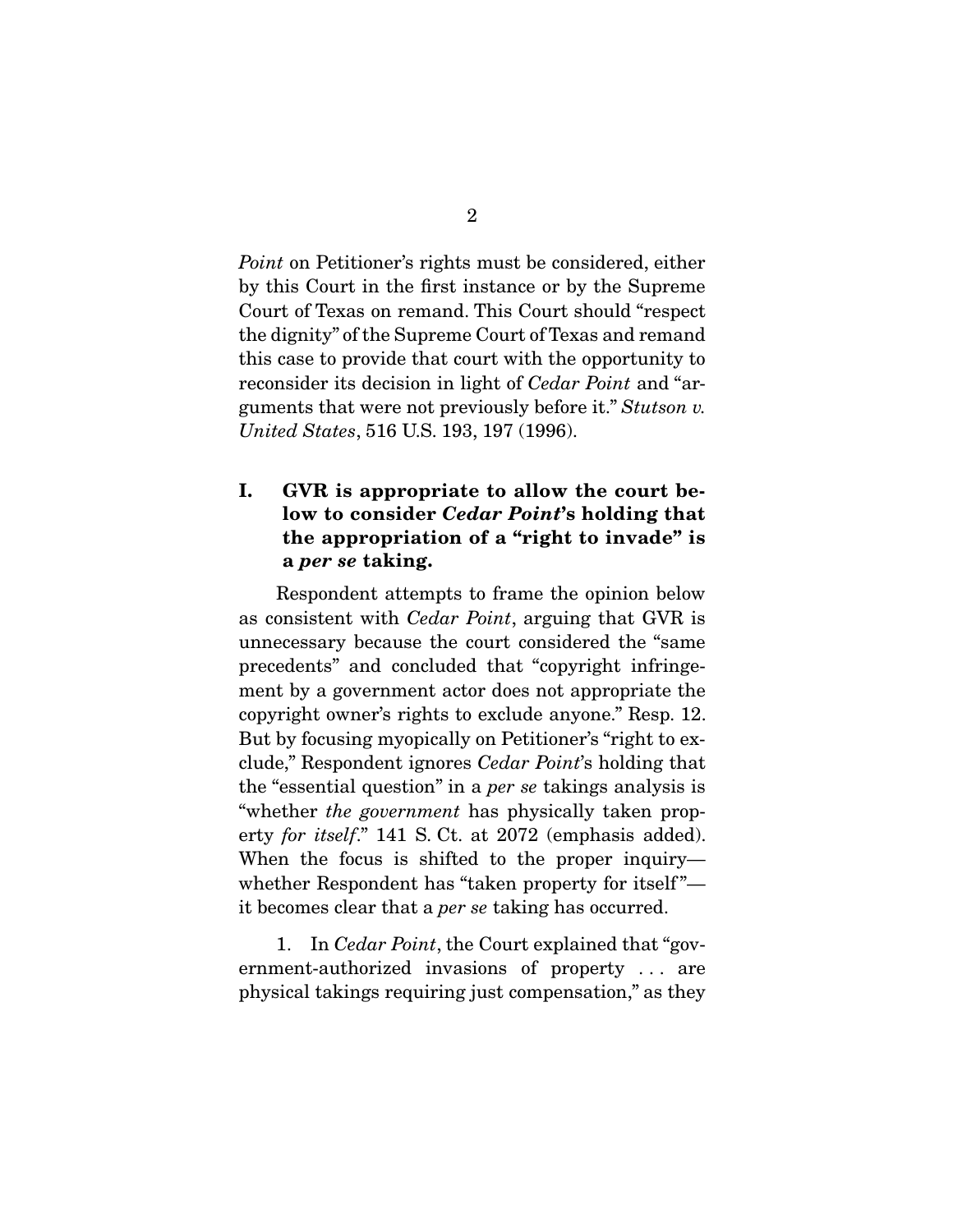"appropriate [] a right to access" private property. Id. at 2074. This rule applies with full force when the government "takes possession of property without acquiring title to it," and triggers "a simple, per se rule: The government must pay for what it takes." Id. at 2071. When examining such informal invasions, "[t]he Court has often described the property interest taken as a servitude or an easement," noting that "[b]ecause the damages suffered by the [plaintiffs] 'were the product of a direct invasion of [their] domain' . . . 'a servitude has been imposed upon the land." Id. at 2073 (quoting United States v. Causby, 328 U.S. 256, 265–66, 267 (1946)).

 Of vital importance for this case, Cedar Point reaffirmed that "even if the Government physically invades only an easement in property, it must nonetheless pay just compensation." Id. at 2073. Moreover, "a physical appropriation is a taking whether it is permanent or temporary," and "compensation is mandated when a leasehold is taken and the government occupies property for its own purposes, even though that use is temporary." Id. at 2074 (citations omitted). "The duration of an appropriation—just like the size of an appropriation—bears only on the amount of compensation." Id. (citations omitted).

 Respondent's use of Petitioner's copyright falls squarely within the per se takings framework established by Cedar Point. The Copyright Act vests Petitioner with the "exclusive rights to do and to authorize" the reproduction, distribution, and display of his work. 17 U.S.C. § 106(1), (3), (5). Respondent invaded that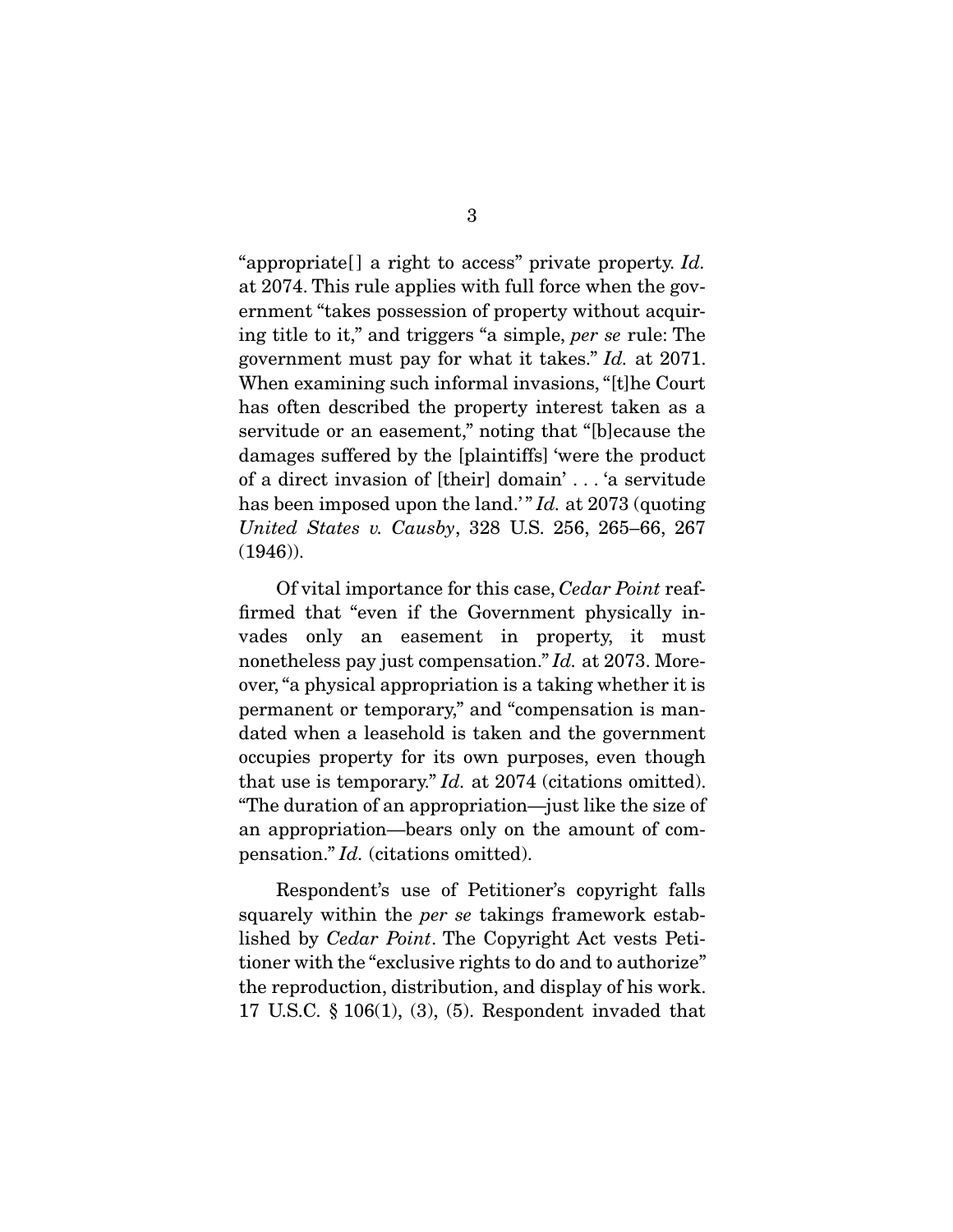exclusive domain, taking for itself not only physical possession of the work, but also access to Petitioner's exclusive rights to reproduce, distribute, and display the work. "[B]ecause the damages suffered by [Petitioner] 'were the product of a direct invasion of [his] domain' ... 'a servitude has been imposed'" on his copyright. Cedar Point, 141 S. Ct. at 2073 (citations omitted).

 Just as government intrusion onto real property creates the equivalent of an easement, government appropriation of a right to access and utilize a copyrighted work takes the equivalent of a license. As explained in Cedar Point, while "the government's intrusion does not vest it with a property interest recognized by state law, such as a fee simple or a leasehold. . . . we recognize a physical taking all the same." "Because the government appropriated a right to invade, compensation was due." Id. at 2076.

 2. Respondent therefore misses the point when it focuses exclusively on the "right to exclude" and repeatedly contends that "copyright infringement by a government actor does not appropriate the copyright owner's rights to exclude anyone." See Resp. 2, 7–9, 12– 14, 18–20. This formulation ignores Respondent's appropriation of a "right to access" Petitioner's work. The fact that Petitioner technically retains legal title to his copyright does not excuse Respondent's prior taking of a license to use that work without just compensation. Cedar Point, 141 S. Ct. at 2076 (physical taking occurs even though "the government's intrusion does not vest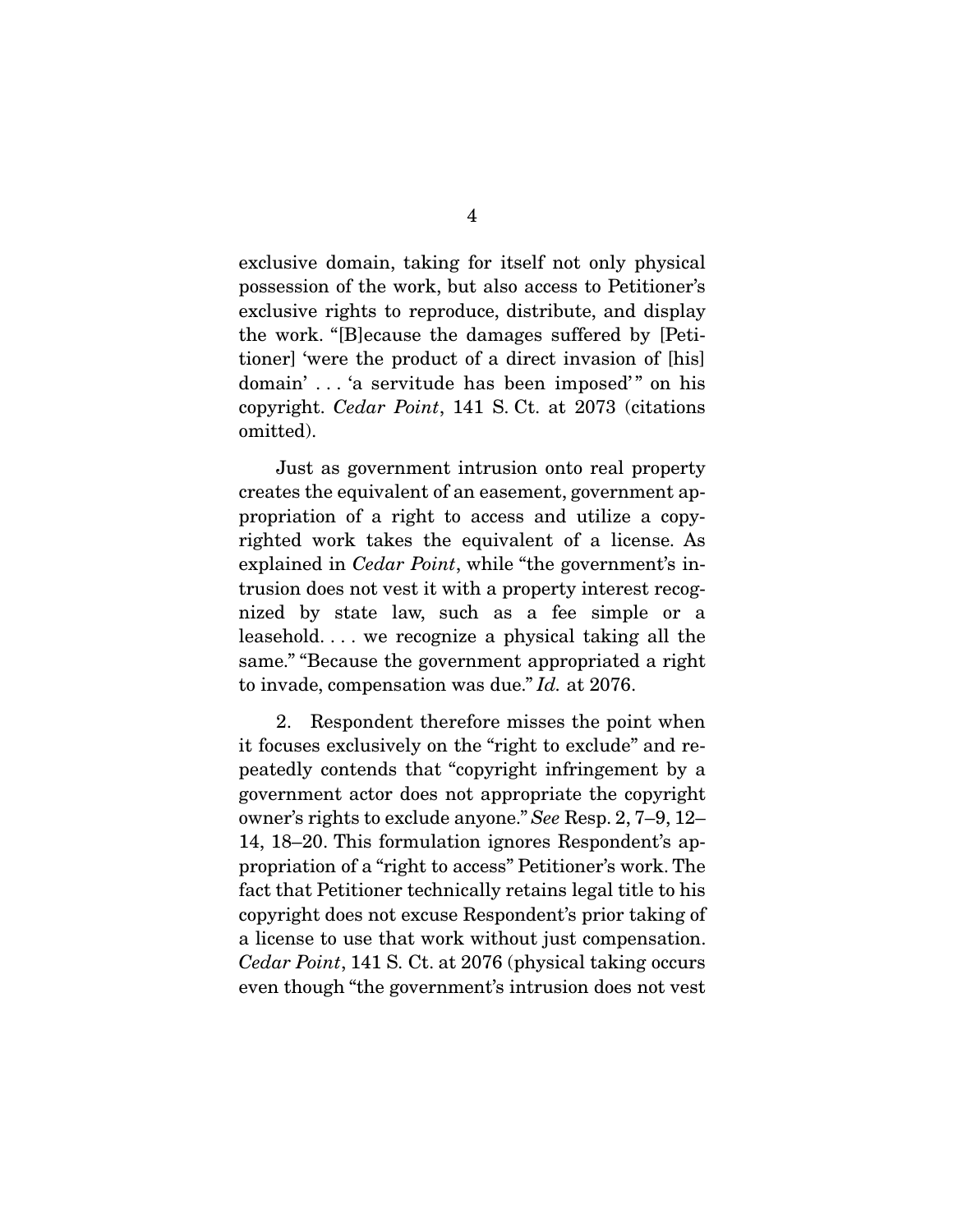it with a property interest"). As this Court explained more than 130 years ago:

It was at one time somewhat doubted whether the government might not be entitled to the use and benefit of every patented invention, by analogy to the English law, which reserves this right to the crown. But that notion no longer exists.... The [government] has no such prerogative as that which is claimed by the sovereigns of England, by which it can reserve to itself . . . a superior dominion and use in that which it grants by letters patent. . . .

#### United States v. Palmer, 128 U.S. 262, 270–71 (1888).

 Respondent and the opinion below thus go astray when they assert that "the 'right to exclude' was never taken away," Resp. 13, 17–18, as this formulation ignores the taking of a three-year, royalty-free license to reproduce, copy, and display Petitioner's work. Cedar Point, 141 S. Ct. at 2073 ("[E]ven if the Government physically invades only an easement in property, it must nonetheless pay just compensation."). So while Petitioner retains his right to enjoin Respondent from taking a future license to his work, Respondent still owes just compensation for its past invasion of Petitioner's exclusive domain over his work. As explained in Cedar Point, "a physical appropriation is a taking whether it is permanent or temporary," and "compensation is mandated when a leasehold is taken and the government occupies property for its own purposes, even though that use is temporary." Id. at 2074. The fact that Respondent has ceased its use of the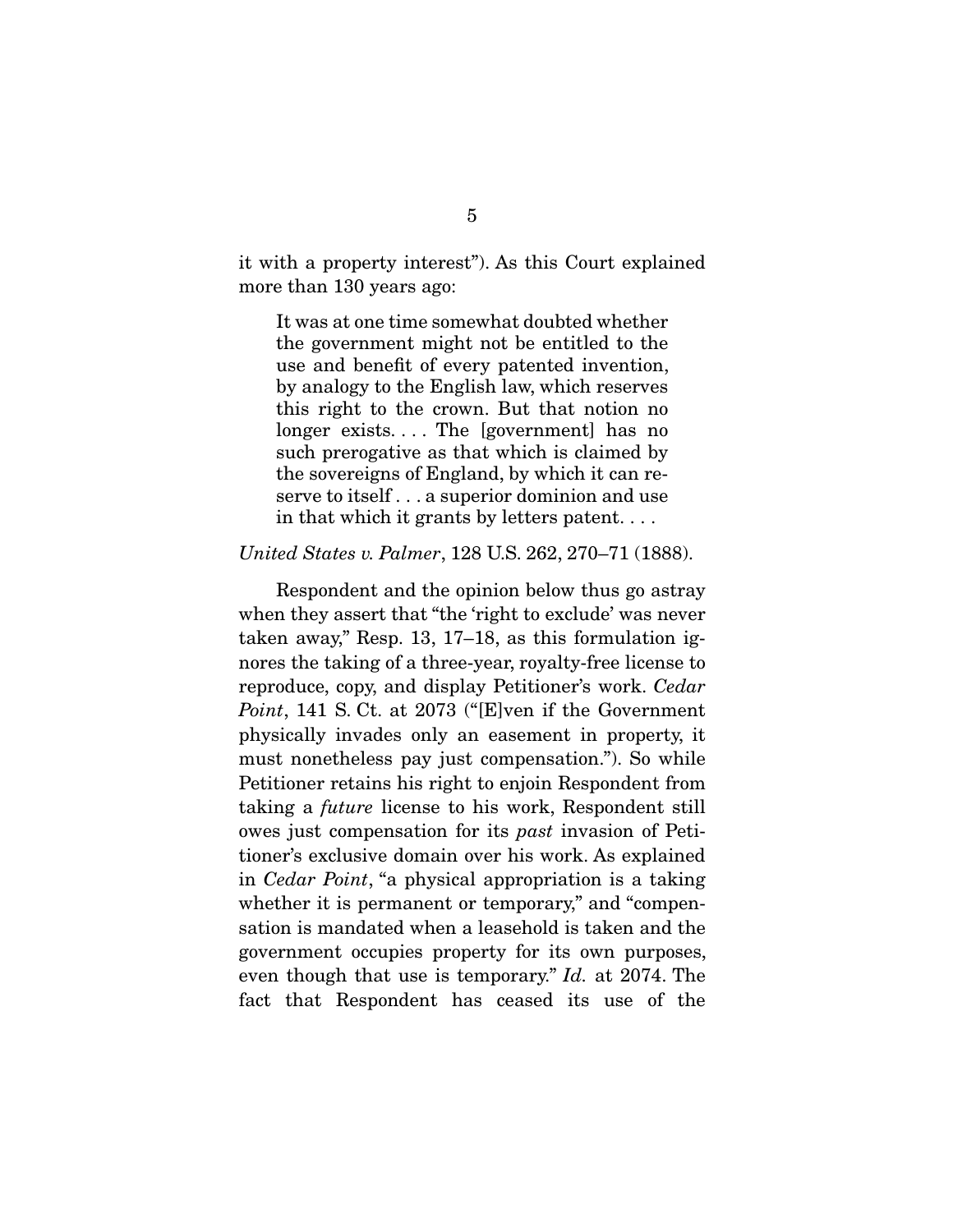copyrighted work "bears only on the amount of compensation," not whether a taking occurred in the first place. Id.

 3. Respondent dedicates a mere two sentences to the appropriation of a "right to invade," arguing that 17 U.S.C. § 201(e) "renders a nullity any governmental action 'purporting to seize' or 'expropriate' any right 'with respect to the copyright.'" Resp. 13. But whether the government is able to formally "seize" or "expropriate" ownership of a copyright is immaterial under Cedar Point, which recognizes that "the government can commit a physical taking . . . by simply 'enter[ing] into physical possession of property without authority of a court order.'" 141 S. Ct. at 2076 (citations omitted). This provision does not eliminate takings claims when the government "takes possession of property without acquiring title to it," as permitted by Cedar Point and its progeny. Id. at 2071.

 4. Respondent complains of "Petitioner's strained effort (at 24) to paint the decision below as an 'echo' of the Cedar Point dissent." Resp. 19. But Respondent's brief amplifies the echo, arguing that "the government's violation of the copyright owner's exclusive rights 'does not destroy them.'"  $Id$ . This is the same narrow view of "appropriation" advanced by the dissent, which argued that the regulation "does not appropriate anything" and "does not take from the owners a right to invade (whatever that might mean)." Cedar Point, 141 S. Ct. at 2083 (Breyer, J., dissenting).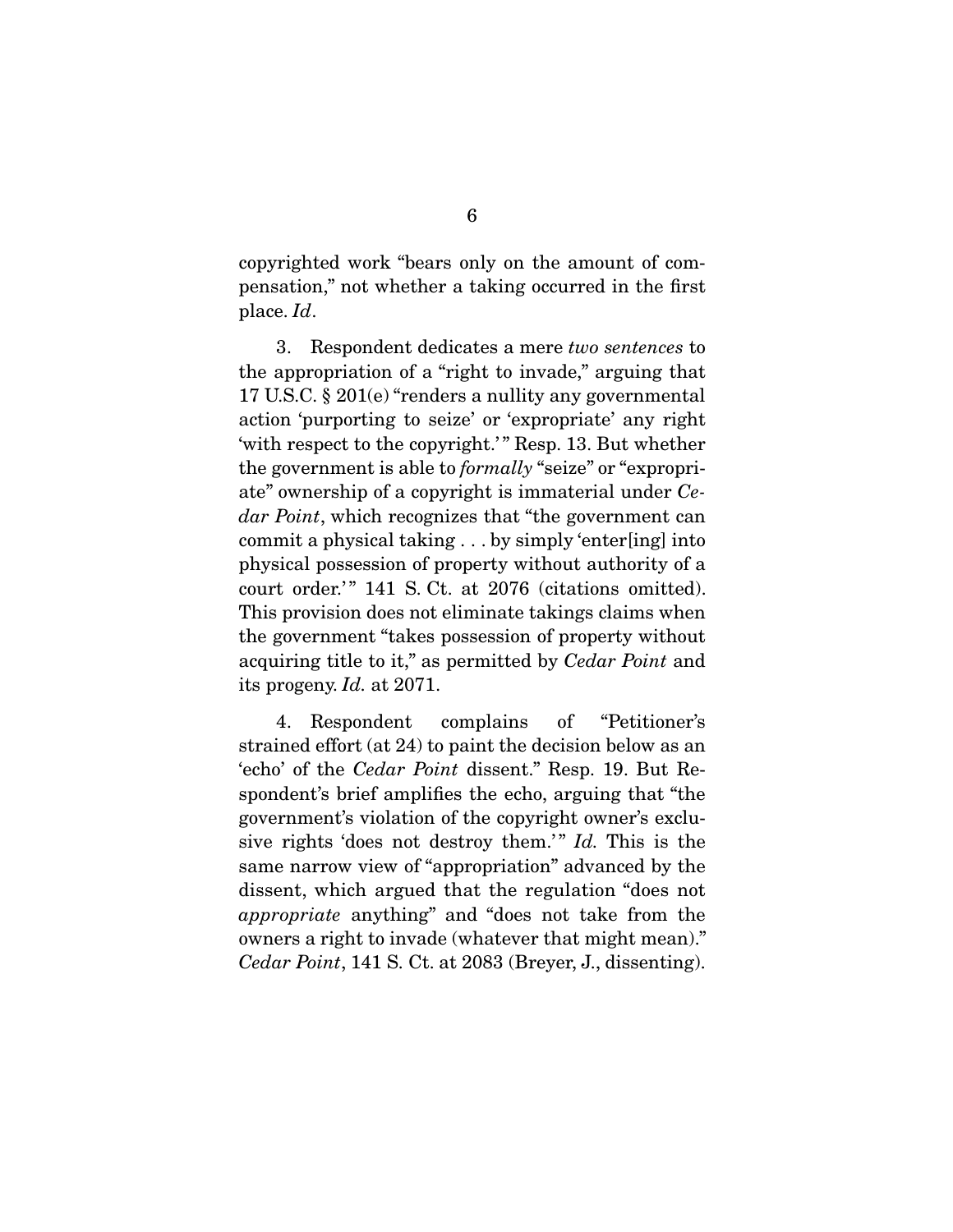The Court, however, explained that its "understanding of the role of property rights in our constitutional order is markedly different" from that advanced by Respondent and the dissent. "In 'ordinary English' 'appropriation' means 'taking as one's own.'" Id. at 2077. Thus, "when government planes use private airspace to approach a government airport, the government is required to pay for that share no matter how small." *Id.* (cleaned up). By the same token, when Respondent uses Petitioner's copyright, it is required to pay just compensation for that use. This is confirmed by this Court's precedents, dating back nearly 140 years, that "a patented invention . . . cannot be appropriated or used by the government itself, without just compensation." Horne v. Dep't of Agric., 576 U.S. 350, 359–60 (2015) (citation omitted) (emphasis added). See also Pet. for Certiorari at 4–7.

 5. Finally, Respondent incorrectly challenges Petitioner's assertion that the opinion below required "the complete destruction of Petitioner's rights in the copyrighted work." Resp. 19. This requirement is clear from the opinion itself, which explained that "[c]opyright infringement . . . does not implicate the reasons for creating a per se rule in the first place" because a physical appropriation " 'effectively destroys each' strand in the bundle." App. 18–19.

 The crucial point, however, is that Respondent once again fails to answer Petitioner's central criticism: that the opinion below failed to "address[ ] the fact that Respondent—by appropriating and displaying Petitioner's work for three years—took for itself a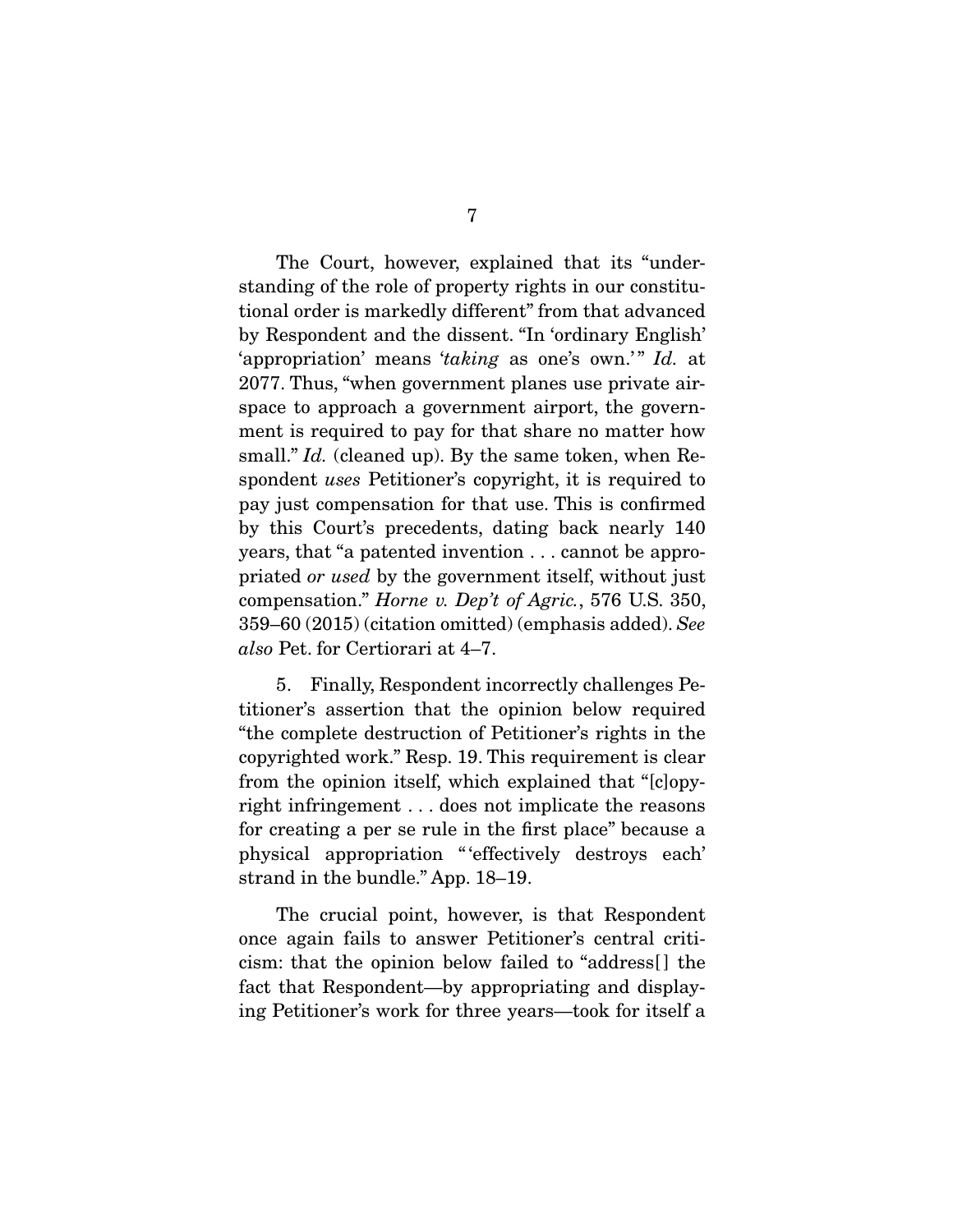'right to access' Petitioner's copyrighted work." Pet. 26. Respondent's retort that "the court's point was that the infringement did not destroy 'any' of Petitioner's rights in its copyright," see Resp. 20, simply highlights the need for GVR, as it demonstrates that the court below lacked *Cedar Point's* guidance, which asks "whether the government has physically taken property for itself." 141 S. Ct. at 2072. The lower court's focus on the rights allegedly retained by Petitioner, rather than those taken by the government for its own use, is misplaced in the context of per se takings. GVR is appropriate to allow the Supreme Court of Texas to address that issue.

#### **II. Copyright infringement is not a mere "tort."**

 1. Respondent's attempt to transform copyright infringement into a mere "tort" ignores nearly 140 years of precedent—up to and including this Court's decision in Horne—explaining that the Takings Clause protects owners of patents from appropriation "or use[ ] by the government itself, without just compensation." 576 U.S. at 359–60. Respondent asks the Court to relegate this statement to mere dicta, Resp. 6 n.3, but that request ignores the lineage of Horne's observation, which dates back to this Court's 1882 decision in James v. Campbell and has been repeatedly reaffirmed ever since. See Pet. for Certiorari at 5–7 (collecting authorities).

 Against these authorities, Respondent cites dicta from two cases that colloquially refer to copyright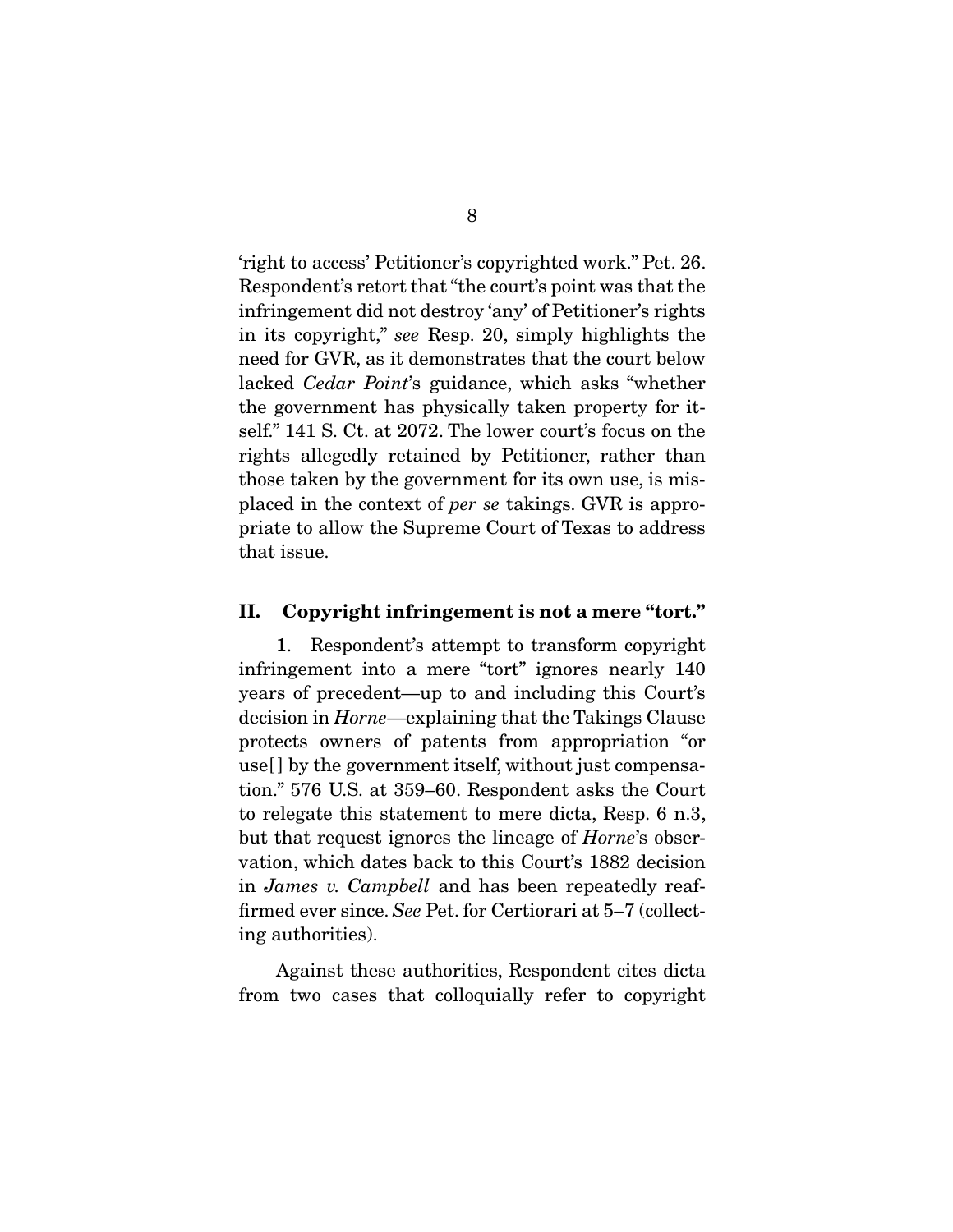infringement as a "trespass." See Resp. 15. Neither of these cases address the Takings Clause or government actors, much less consider (or establish) the proposition that copyright infringement by a government actor is a trespass rather than a taking. Dicta from offpoint precedents cannot overcome the significant weight of this Court's authority demonstrating that intellectual property "cannot be appropriated or used by the government itself, without just compensation." Horne, 576 U.S. at 359–60 (emphasis added).

 2. Contrary to Respondent's contention, this Court's discussion of trespass in Cedar Point counsels in favor of GVR. While "[i]solated physical invasions" are often considered torts, Cedar Point explained that "a continuance of [invasions] in sufficient number and for a sufficient time may prove [the intent to take property]. Every successive trespass adds to the force of the evidence." 141 S. Ct. at 2078 (cleaned up). The alleged infringement in this case is the intentional download and display of Petitioner's work, "on several webpages," for more than three years. See App. 2. This is a far cry from a "truckdriver parking on someone's vacant land to eat lunch." Cedar Point, 141 S. Ct. at 2078 (citation omitted). The better analogy is to this Court's decisions in Causby and Portsmouth, where the government's consistent invasion of a property interest resulted in the taking of an easement requiring just compensation. Id. at 2073 ("[W]e cited Causby and Portsmouth for the proposition that 'even if the Government physically invades only an easement in property, it must nonetheless pay just compensation."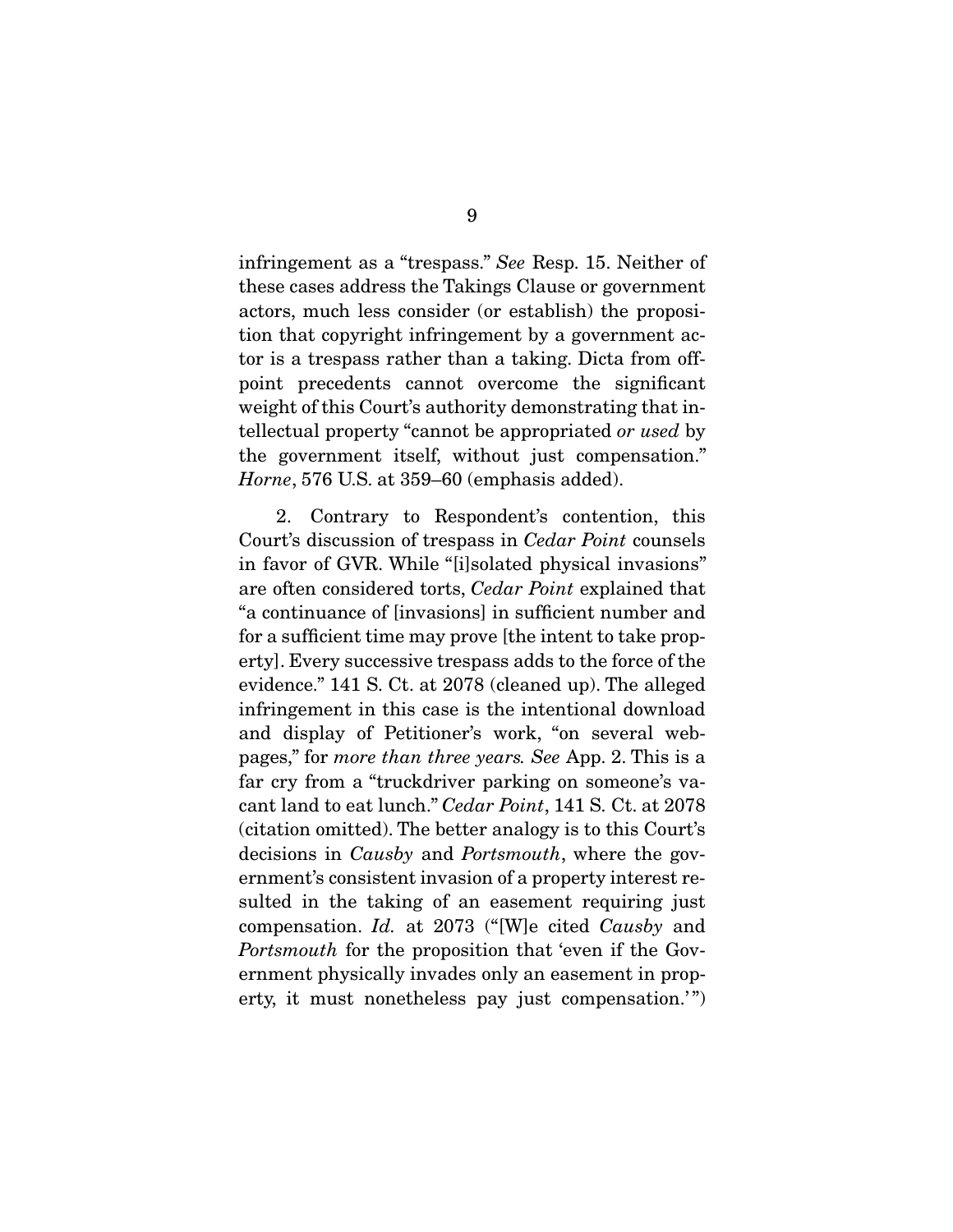(citation omitted). And contrary to Respondent's implication on page 15 of its brief, a "formal entitlement to invade" is unnecessary to find a taking. Id. at 2076 ("[T]he government can commit a physical taking  $\dots$ by simply 'enter[ing] into physical possession of property without authority of a court order.'"); id. at 2071 ("[T]he government commits a physical taking when it . . . . physically takes possession of property without acquiring title to it.").

 Thus, even if this Court's precedents did not dictate that copyright infringement is a taking, Cedar Point demonstrates that the taking of a three-year, royalty-free license to display Petitioner's work is not an "isolated physical invasion" that would fall outside the scope of the Takings Clause.

 3. Finally, the trespass/taking distinction is not a proper basis for dismissal on the pleadings. "Every successive trespass adds to the force of the evidence" of an intent to take. Id. at 2078. As such, Cedar Point demonstrates that the line between a trespass and a taking is a question of fact, rendering it inappropriate for adjudication on a plea to the jurisdiction. See Tex. Dep't of Parks & Wildlife v. Miranda, 133 S.W.3d 217, 227–28 (Tex. 2004). Cedar Point's discussion of trespass demonstrates that GVR is appropriate, at a minimum, to allow the lower courts to develop this jurisdictional evidence.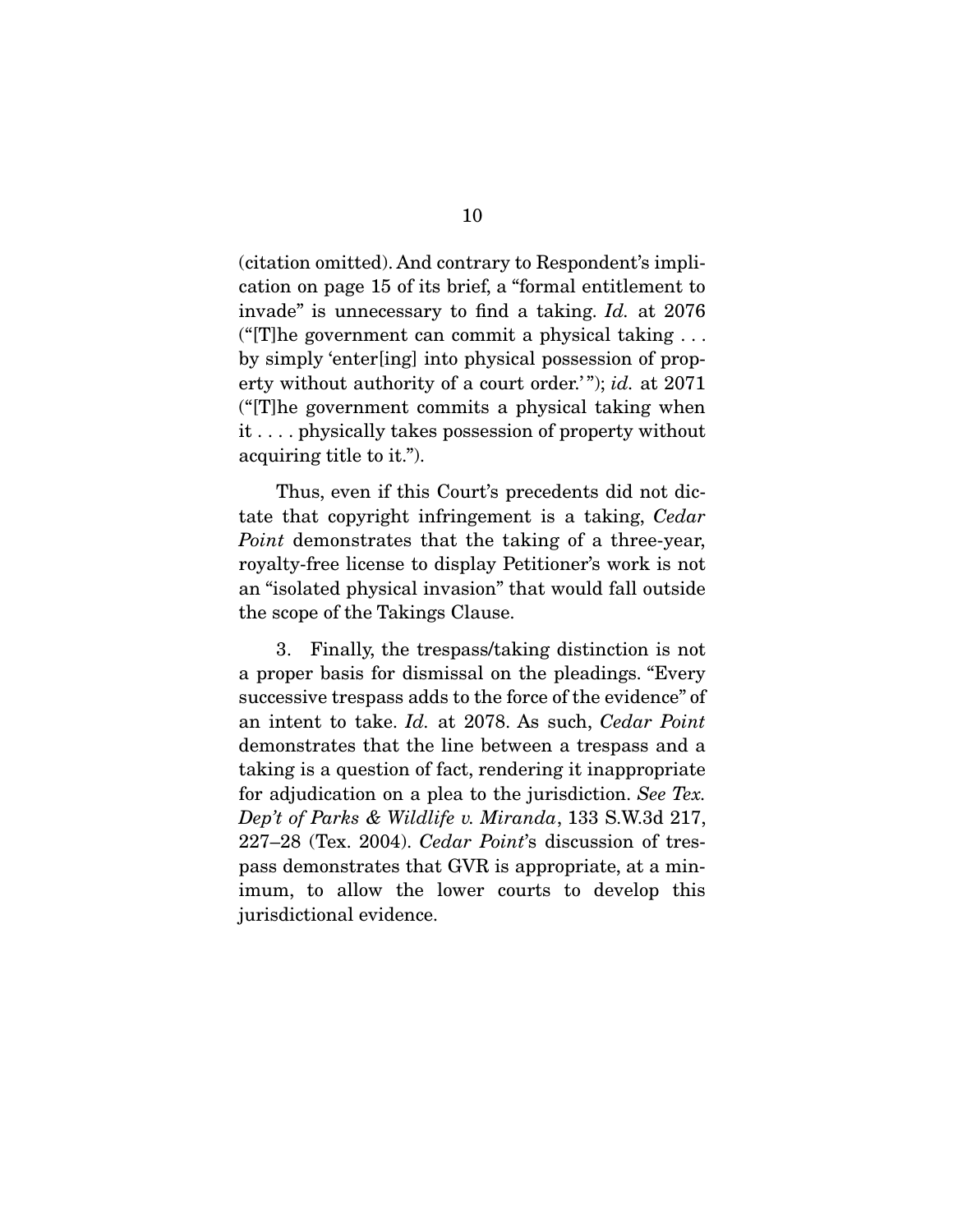## **III. Respondent's "alternative bases" of decision are irrelevant to this Court's inquiry.**

 Respondent asks the Court to deny certiorari on the basis of two theories that were not considered below. The Court should decline this invitation. Glover v. United States, 531 U.S. 198, 205 (2001) ("[W]e do not decide questions neither raised nor resolved below.").

 Abstention is particularly warranted here, as Respondent's "alternative bases" fail on the merits and would require remand for repleading, not dismissal. See Miranda, 133 S.W.3d at 226–27 ("If the pleadings . . . do not affirmatively demonstrate incurable defects in jurisdiction, the issue is one of pleading sufficiency and the plaintiffs should be afforded the opportunity to amend.").

 1. Respondent's allegation that Petitioner failed to plead "intent" is incorrect. See App. 2; CR.53. Moreover, such a defect is easily cured and Petitioner "should be afforded the opportunity to amend."  $Mi$ randa, 133 S.W.3d at 227. This alleged failure provides no independent basis for disposition.

 2. Respondent's "formal authorization" argument likewise fails to justify dismissal. Cedar Point makes it clear that a specific grant of "authority to take," Resp. 21, is not required. 141 S. Ct. at 2076 ("[T]he government can commit a physical taking . . . by simply 'enter[ing] into physical possession of property without authority of a court order.") (citations omitted). This is confirmed by other decisions of this Court, which explain that "the entire doctrine of inverse condemnation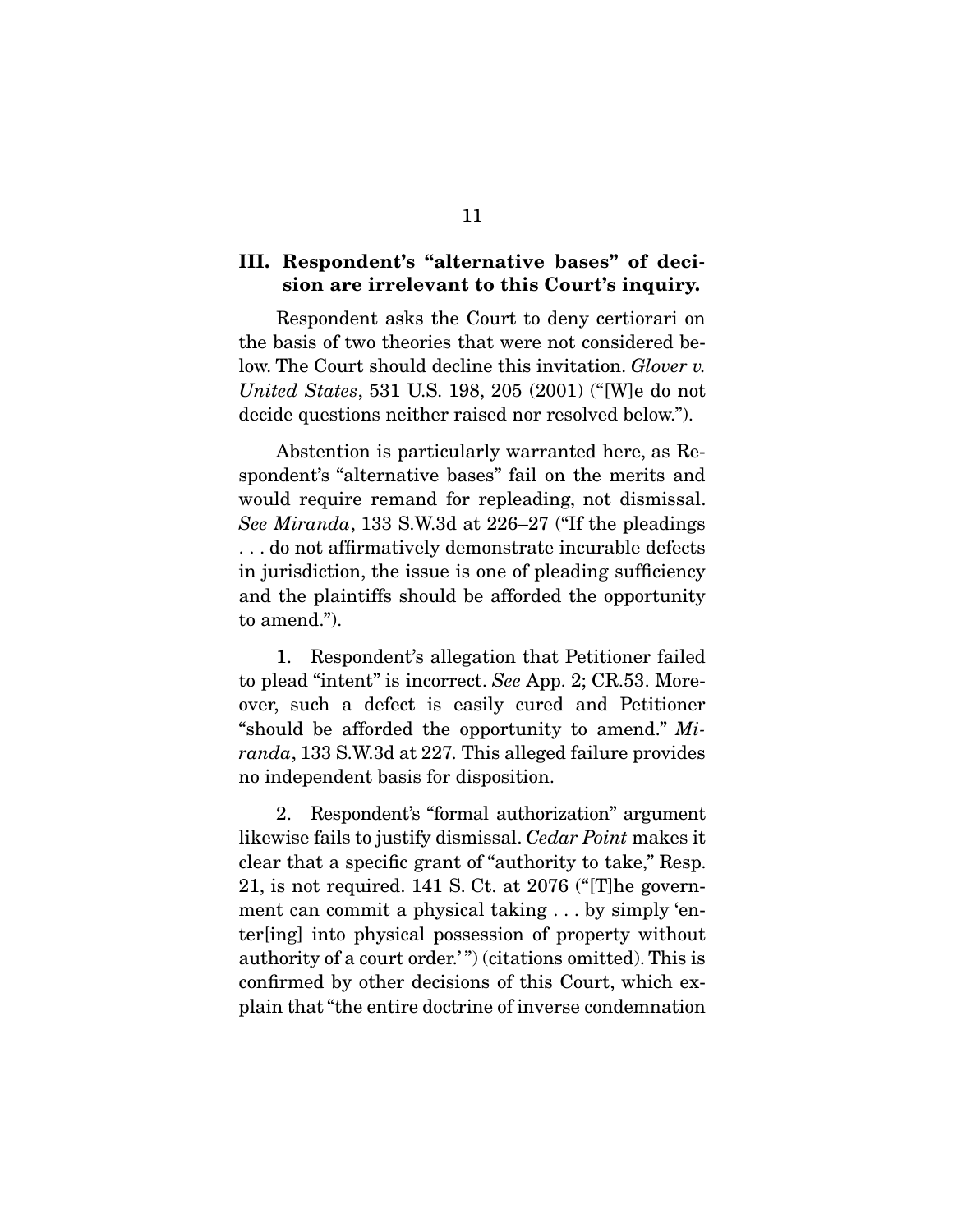is predicated on the proposition that a taking may occur without such formal proceedings." First English Evangelical Lutheran Church of Glendale v. Los Angeles Cty., Cal., 482 U.S. 304, 316 (1987). In sum, Respondent's "alternative bases" are not properly before the Court and provide no independent grounds for disposition.

## **IV. The equities do not favor denying this petition.**

 This Court should follow its normal procedures and GVR this case if there is a "reasonable probability" that Cedar Point "may affect the outcome" below. Tyler v. Cain, 533 U.S. 656, 666 n.6 (2001). The "equities" provide no reason to deny review of a case that meets this standard.

 Petitioner comes to this Court in the normal course of proceedings. Petitioner is not required by this Court's rules or the Texas Rules of Appellate Procedure to seek rehearing in the Supreme Court of Texas before seeking review in this Court. Moreover, such motions are strongly disfavored in the Supreme Court of Texas, as the most recent statistics show that the court granted only four motions for rehearing between 2015– 2019, and never granted more than one motion in a year. That works out to a five-year average of 2% of rehearing petitions following an opinion on the merits.<sup>1</sup> There is no special procedure or custom in state

<sup>&</sup>lt;sup>1</sup> See Pamela Baron & Don Cruse, What are the Odds? Texas Supreme Court Docket Update 2020 at 8 (2021).